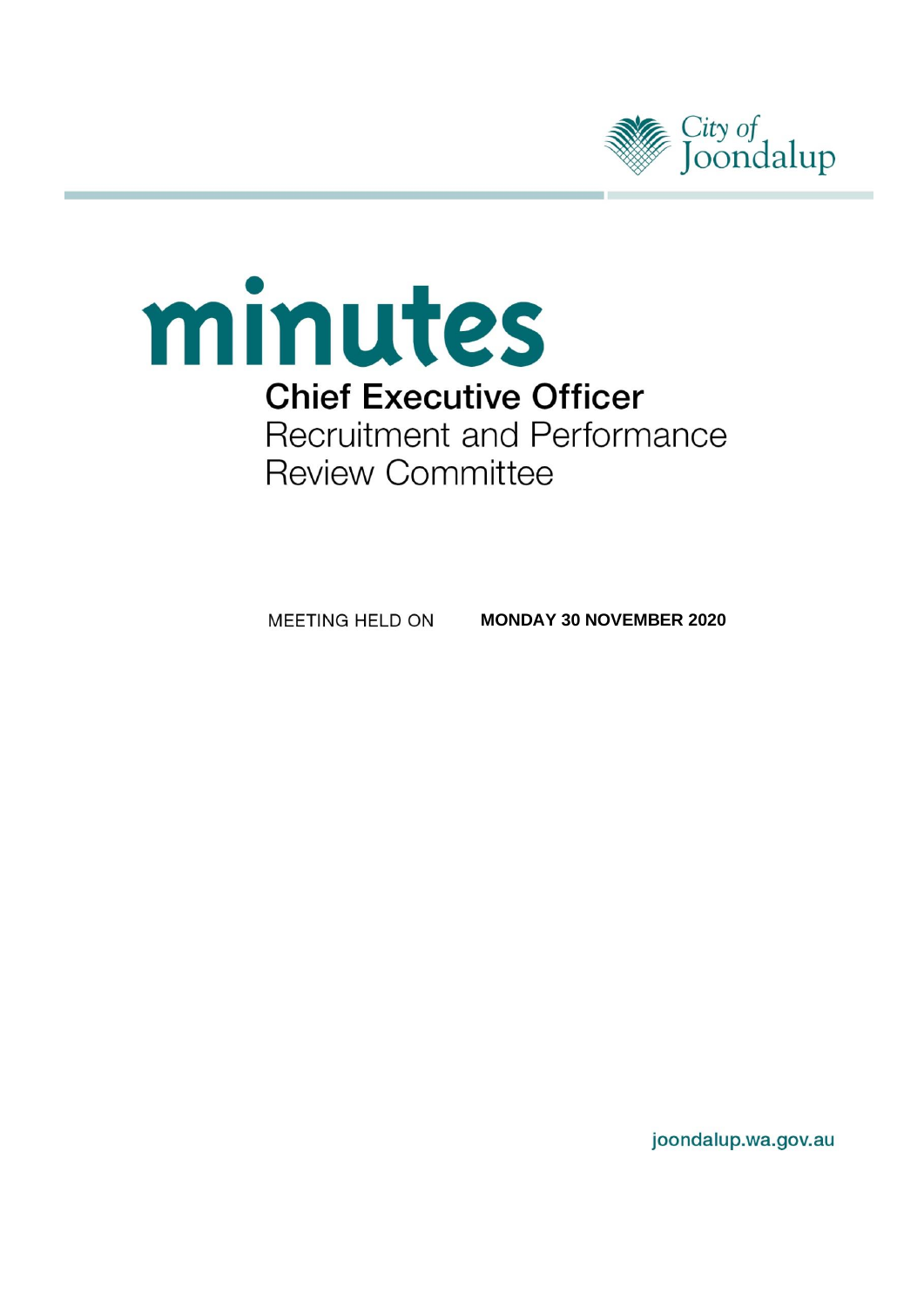# **TABLE OF CONTENTS**

| Item No. | <b>Title</b>                                                                                       | Page No. |
|----------|----------------------------------------------------------------------------------------------------|----------|
|          | <b>Declaration of Opening</b>                                                                      | 3        |
|          | <b>Declarations of Interest</b>                                                                    | 4        |
|          | Apologies / Leave of absence                                                                       | 5        |
|          | Announcements by the Presiding Member without discussion                                           | 5        |
|          | Identification of matters for which the meeting may be closed<br>to the public                     | 5        |
|          | <b>Petitions and deputations</b>                                                                   | 5        |
|          | Procedural Motion - Adjournment of Meeting                                                         | 6        |
|          | <b>Resumption of Meeting</b>                                                                       | 7        |
|          | <b>Report</b>                                                                                      | 8        |
| 1        | Confidential – Interview of Preferred Applicants for Position of<br><b>Chief Executive Officer</b> | 9        |
|          | <b>Closure</b>                                                                                     | 10       |
|          |                                                                                                    |          |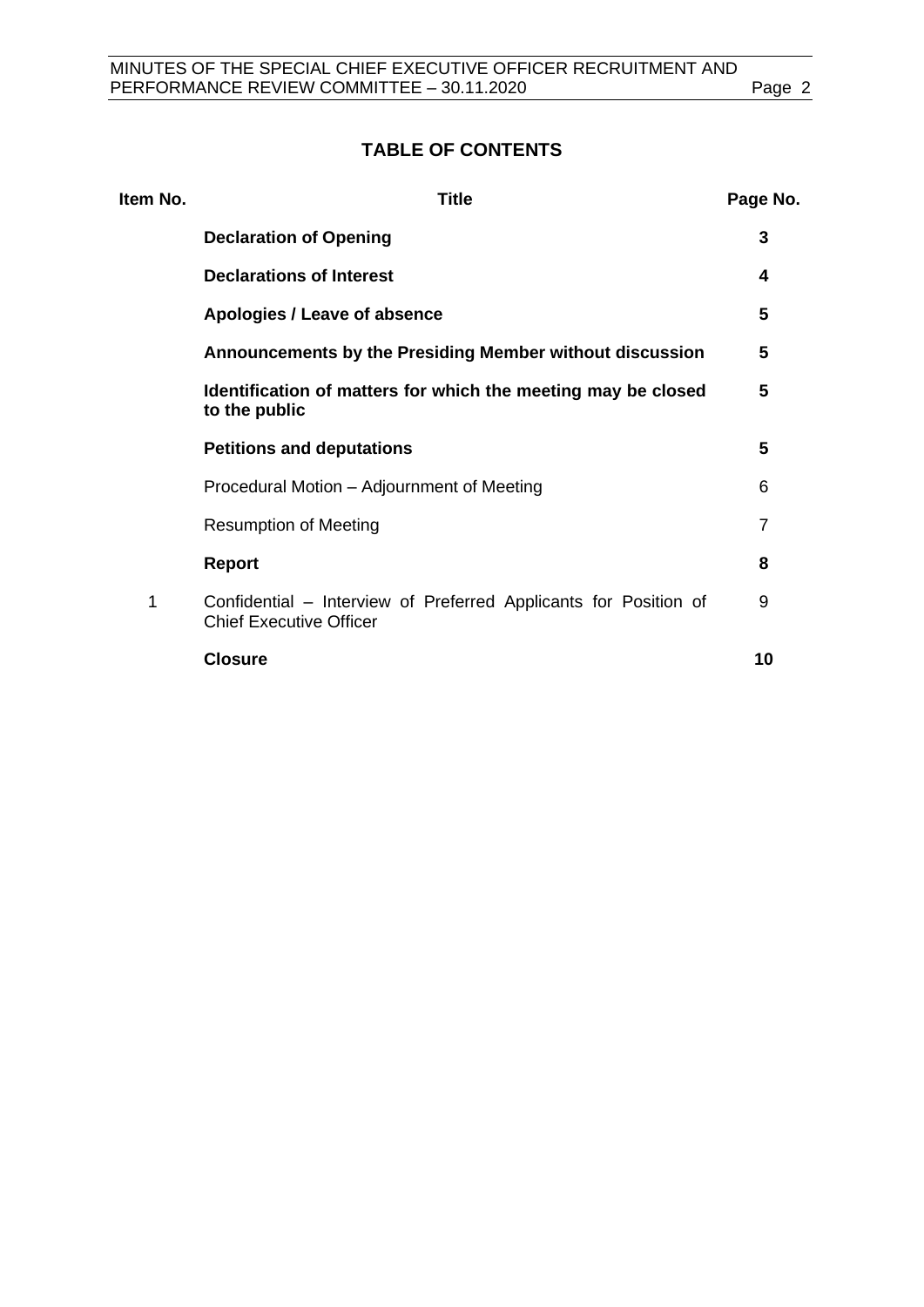# **CITY OF JOONDALUP**

**MINUTES OF THE SPECIAL CHIEF EXECUTIVE OFFICER RECRUITMENT AND PERFORMANCE REVIEW COMMITTEE MEETING HELD IN CONFERENCE ROOM 1, JOONDALUP CIVIC CENTRE, BOAS AVENUE, JOONDALUP ON MONDAY 30 NOVEMBER 2020.** 

# **ATTENDANCE**

# **Committee Members**

Cr Russ Fishwick, JP *Presiding Member* Mayor Hon. Albert Jacob, JP *Deputy Presiding Member* Cr John Chester Cr Kerry Hollywood Cr Russell Poliwka Cr John Raftis Cr Philippa Taylor

# **Officers**

| Mr Garry Hunt      | <b>Chief Executive Officer</b>         |
|--------------------|----------------------------------------|
| Mr Brad Sillence   | Manager Governance                     |
| Mr Glenn Heaperman | <b>Manager Human Resource Services</b> |

### **Guest**

Mr Geoff Blades **Partner**, Lester Blades

# <span id="page-2-0"></span>**DECLARATION OF OPENING**

<span id="page-2-1"></span>The Presiding Member declared the meeting open at 9.00am.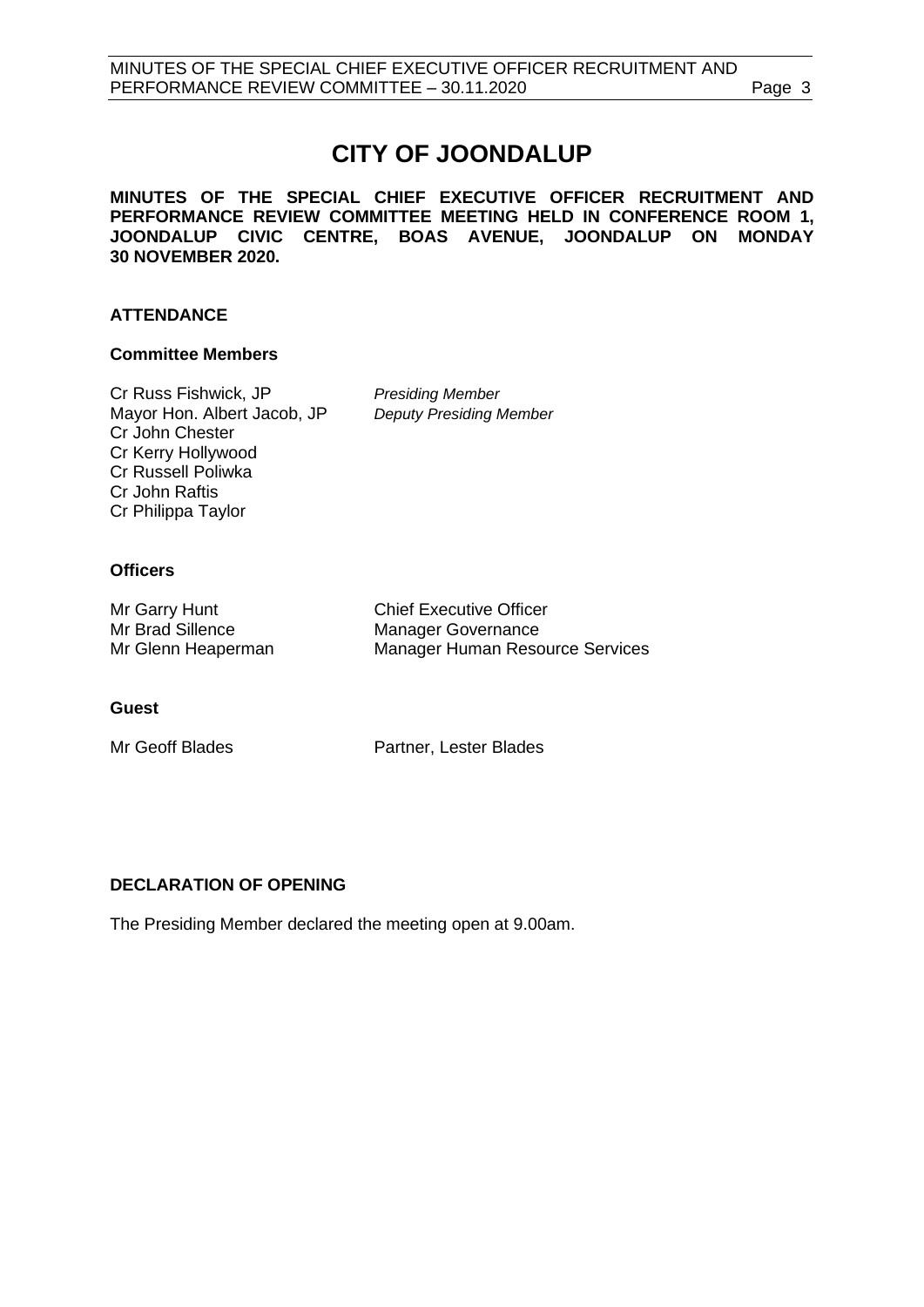# **DECLARATIONS OF INTEREST**

# **Disclosures of interest affecting impartiality**

Elected Members (in accordance with Regulation 11 of the *Local Government [Rules of Conduct] Regulations 2007)* and employees (in accordance with the Code of Conduct) are required to declare any interest that may affect their impartiality in considering a matter. This declaration does not restrict any right to participate in or be present during the decision-making process. The Elected Member/employee is also encouraged to disclose the nature of the interest.

| Cr Russ Fishwick, JP.                                                     |  |
|---------------------------------------------------------------------------|--|
| Item 1 - Confidential - Interview of Preferred Applicants for Position of |  |
| <b>Chief Executive Officer.</b>                                           |  |
| <b>Nature of interest</b><br>Interest that may affect impartiality.       |  |
| Some of the applicants are known to Cr Fishwick.                          |  |
|                                                                           |  |

| <b>Name/Position</b>                                                          | Mayor Hon. Albert Jacob, JP.                                              |  |
|-------------------------------------------------------------------------------|---------------------------------------------------------------------------|--|
| <b>Item No./Subject</b>                                                       | Item 1 - Confidential - Interview of Preferred Applicants for Position of |  |
|                                                                               | <b>Chief Executive Officer.</b>                                           |  |
| <b>Nature of interest</b>                                                     | Interest that may affect impartiality.                                    |  |
| <b>Extent of Interest</b><br>Some of the applicants are known to Mayor Jacob. |                                                                           |  |

| <b>Name/Position</b>      | <b>Cr John Chester.</b>                                                   |  |
|---------------------------|---------------------------------------------------------------------------|--|
| <b>Item No./Subject</b>   | Item 1 - Confidential - Interview of Preferred Applicants for Position of |  |
|                           | <b>Chief Executive Officer.</b>                                           |  |
| <b>Nature of interest</b> | Interest that may affect impartiality.                                    |  |
| <b>Extent of Interest</b> | Some of the applicants are known to Cr Chester.                           |  |
|                           |                                                                           |  |

| <b>Name/Position</b>      | <b>Cr Kerry Hollywood.</b>                                                |  |
|---------------------------|---------------------------------------------------------------------------|--|
| <b>Item No./Subject</b>   | Item 1 - Confidential - Interview of Preferred Applicants for Position of |  |
|                           | <b>Chief Executive Officer.</b>                                           |  |
| <b>Nature of interest</b> | Interest that may affect impartiality.                                    |  |
| <b>Extent of Interest</b> | Some of the applicants are known to Cr Hollywood.                         |  |
|                           |                                                                           |  |

| <b>Name/Position</b>      | <b>Cr Russell Poliwka.</b>                                                |  |
|---------------------------|---------------------------------------------------------------------------|--|
| <b>Item No./Subject</b>   | Item 1 - Confidential - Interview of Preferred Applicants for Position of |  |
|                           | <b>Chief Executive Officer.</b>                                           |  |
| <b>Nature of interest</b> | Interest that may affect impartiality.                                    |  |
| <b>Extent of Interest</b> | Some of the applicants are known to Cr Poliwka.                           |  |
|                           |                                                                           |  |

| <b>Name/Position</b>                                                | <b>Cr John Raftis.</b>                                                    |  |
|---------------------------------------------------------------------|---------------------------------------------------------------------------|--|
| <b>Item No./Subject</b>                                             | Item 1 - Confidential - Interview of Preferred Applicants for Position of |  |
|                                                                     | <b>Chief Executive Officer.</b>                                           |  |
| <b>Nature of interest</b><br>Interest that may affect impartiality. |                                                                           |  |
| <b>Extent of Interest</b>                                           | Some of the applicants are known to Cr Raftis.                            |  |

| <b>Name/Position</b>                                                | Cr Philippa Taylor.                                                       |  |
|---------------------------------------------------------------------|---------------------------------------------------------------------------|--|
| <b>Item No./Subject</b>                                             | Item 1 - Confidential - Interview of Preferred Applicants for Position of |  |
|                                                                     | <b>Chief Executive Officer.</b>                                           |  |
| <b>Nature of interest</b><br>Interest that may affect impartiality. |                                                                           |  |
| <b>Extent of Interest</b>                                           | Some of the applicants are known to Cr Taylor.                            |  |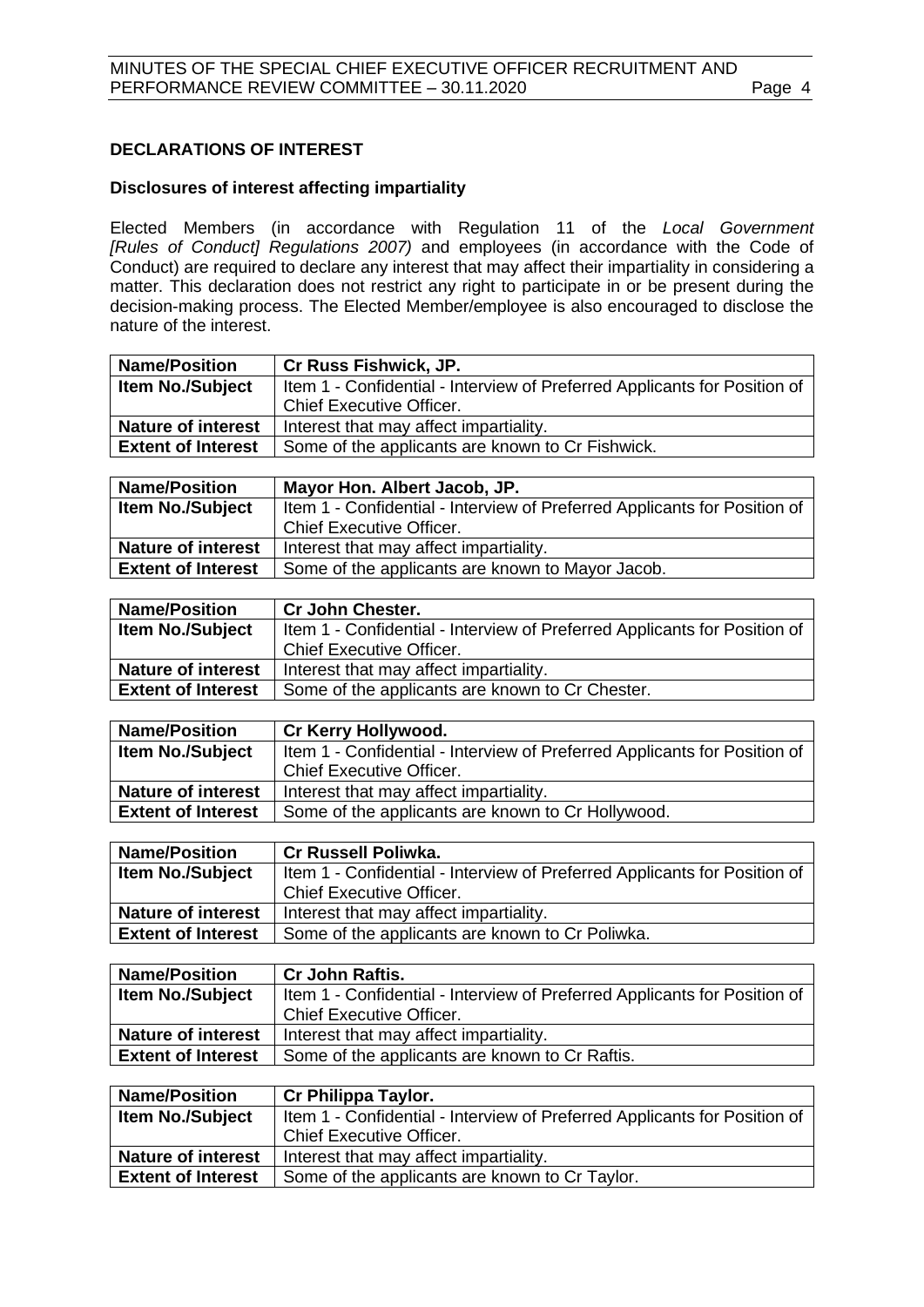MINUTES OF THE SPECIAL CHIEF EXECUTIVE OFFICER RECRUITMENT AND PERFORMANCE REVIEW COMMITTEE - 30.11.2020 Page 5

| <b>Name/Position</b>      | Mr Garry Hunt, Chief Executive Officer.                                   |  |
|---------------------------|---------------------------------------------------------------------------|--|
| <b>Item No./Subject</b>   | Item 1 - Confidential - Interview of Preferred Applicants for Position of |  |
|                           | <b>Chief Executive Officer.</b>                                           |  |
| <b>Nature of interest</b> | Interest that may affect impartiality.                                    |  |
| <b>Extent of Interest</b> | Some of the applicants are known to Mr Hunt.                              |  |

| <b>Name/Position</b>      | Mr Garry Hunt, Chief Executive Officer.                                   |  |
|---------------------------|---------------------------------------------------------------------------|--|
| <b>Item No./Subject</b>   | Item 1 - Confidential - Interview of Preferred Applicants for Position of |  |
|                           | <b>Chief Executive Officer.</b>                                           |  |
| <b>Nature of interest</b> | Interest that may affect impartiality.                                    |  |
| <b>Extent of Interest</b> | Mr Hunt is the current Chief Executive Officer. His contract expires on   |  |
|                           | 18 December 2020 and is not an applicant.                                 |  |

# <span id="page-4-0"></span>**APOLOGIES / LEAVE OF ABSENCE**

### **Leave of Absence previously approved**

Cr John Chester 20 November to 11 December 2020 inclusive.

# <span id="page-4-1"></span>**ANNOUNCEMENTS BY THE PRESIDING MEMBER WITHOUT DISCUSSION**

Nil.

# <span id="page-4-2"></span>**IDENTIFICATION OF MATTERS FOR WHICH THE MEETING MAY BE CLOSED TO THE PUBLIC**

In accordance with Clause 5.2 of the City's *Meeting Procedures Local Law 2013*, this meeting was not open to the public.

# <span id="page-4-3"></span>**PETITIONS AND DEPUTATIONS**

Nil.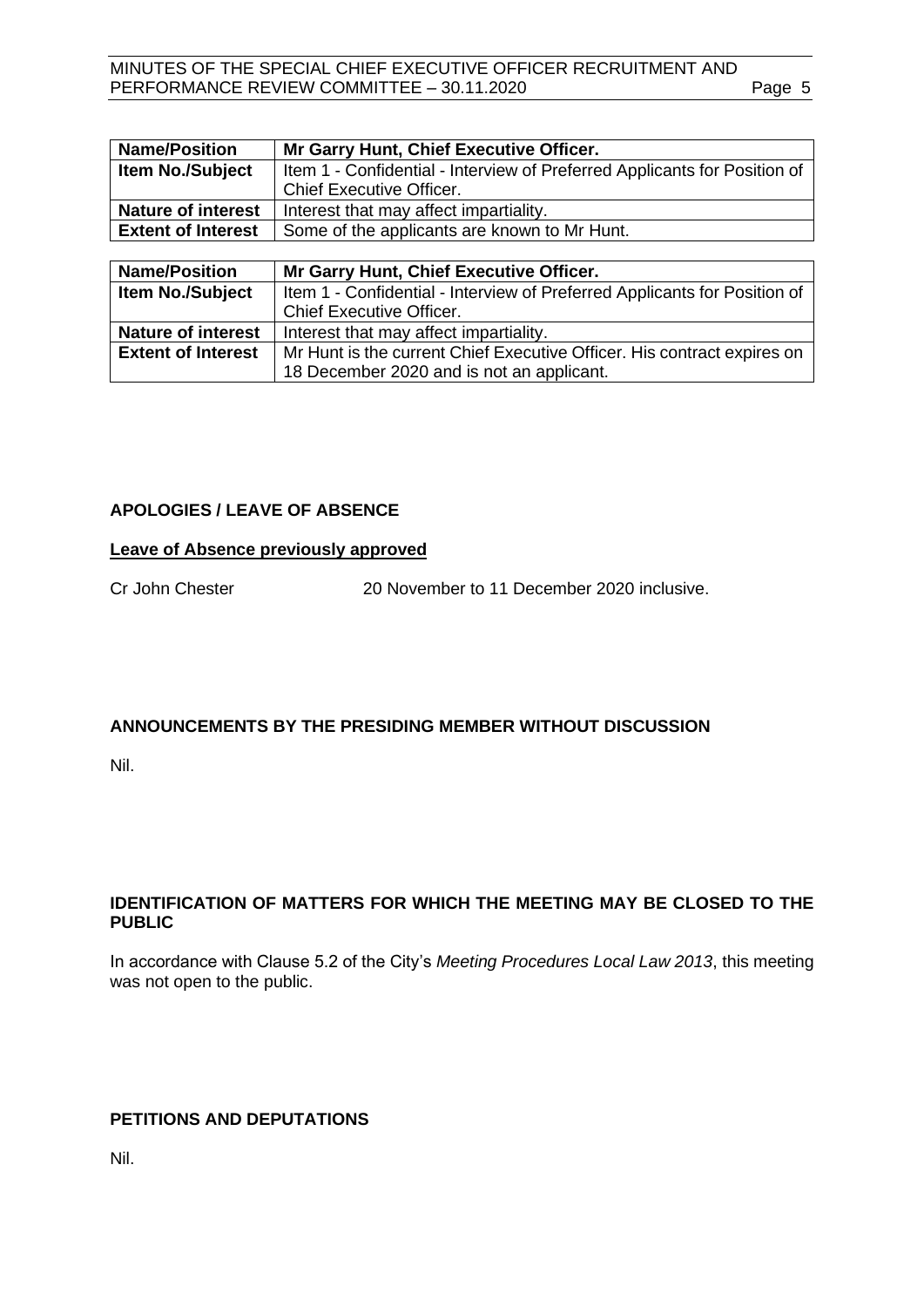# <span id="page-5-0"></span>**PROCEDURAL MOTION – ADJOURNMENT OF MEETING**

**MOVED Cr Fishwick, SECONDED Mayor Jacob that the meeting of the Chief Executive Officer Recruitment and Performance Review Committee BE ADJOURNED until such time as the interviews with the all the preferred applicants for the position of Chief Executive Officer are held and concluded.** 

### **The Procedural Motion was Put and CARRIED (7/0)**

**In favour of the Procedural Motion:** Cr Fishwick, Mayor Jacob, Crs Chester, Hollywood, Poliwka, Raftis and Taylor.

The meeting ADJOURNED at 9.04am on 30 November 2020 with the following committee members being present at that time:

> Cr Russ Fishwick, JP Mayor Hon. Albert Jacob, JP Cr John Chester Cr Kerry Hollywood Cr Russell Poliwka Cr John Raftis Cr Philippa Taylor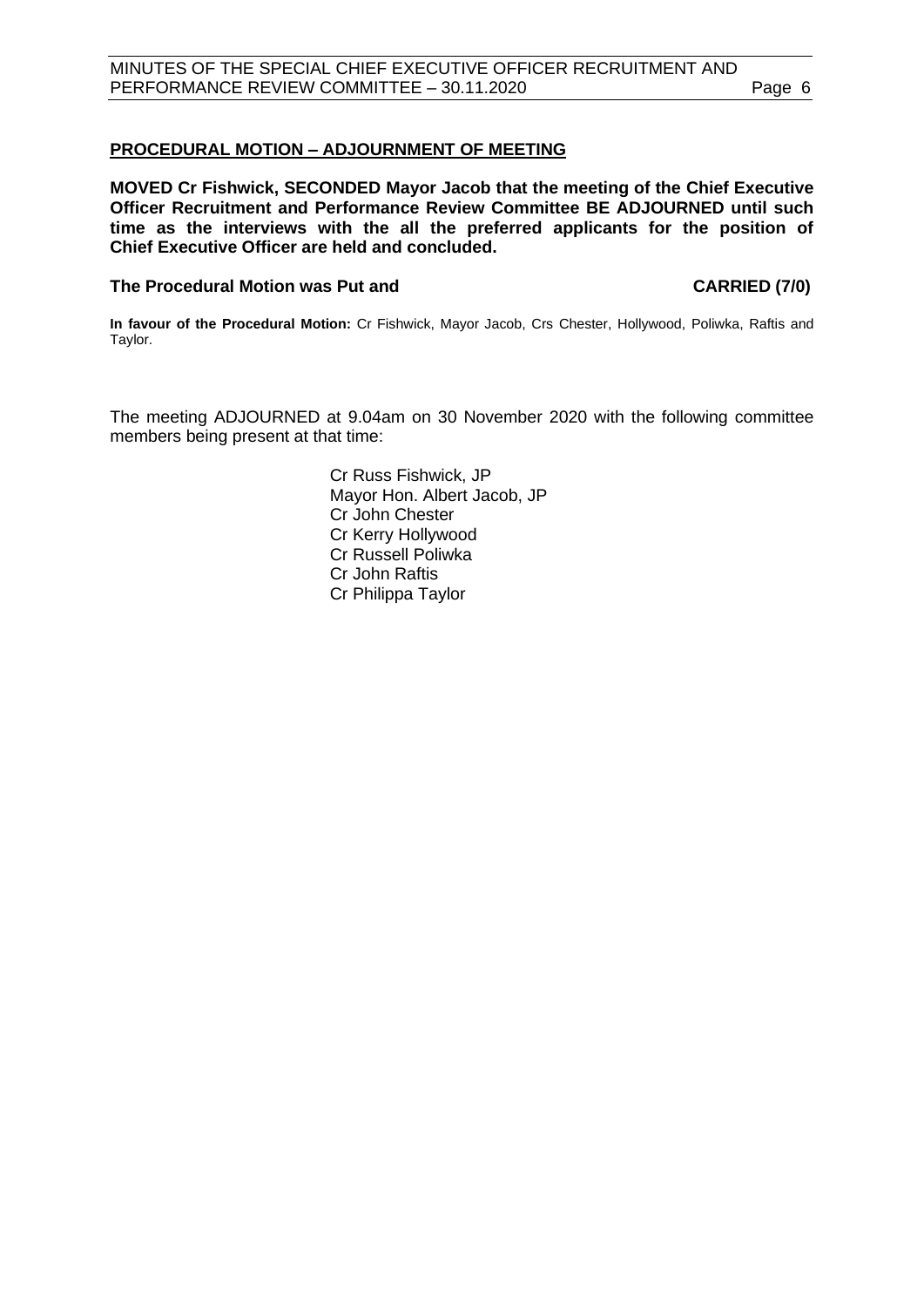# <span id="page-6-0"></span>**RESUMPTION OF MEETING**

Following the interviews with the preferred applicants for the position of Chief Executive Officer, the Presiding Member declared the **Special Chief Executive Officer Recruitment and Performance Review Committee** meeting **RESUMED** at 4.00pm on Monday 30 November 2020, the following persons being present:

# **ATTENDANCE**

### **Committee Members**

Cr Russ Fishwick, JP *Presiding Member* Mayor Hon. Albert Jacob, JP *Deputy Presiding Member* Cr John Chester Cr Kerry Hollywood Cr Russell Poliwka Cr John Raftis Cr Philippa Taylor

# **Officers**

| Mr Garry Hunt      | <b>Chief Executive Officer</b>  |
|--------------------|---------------------------------|
| Mr Brad Sillence   | <b>Manager Governance</b>       |
| Mr Glenn Heaperman | Manager Human Resource Services |

### **Guest**

Mr Geoff Blades **Partner**, Lester Blades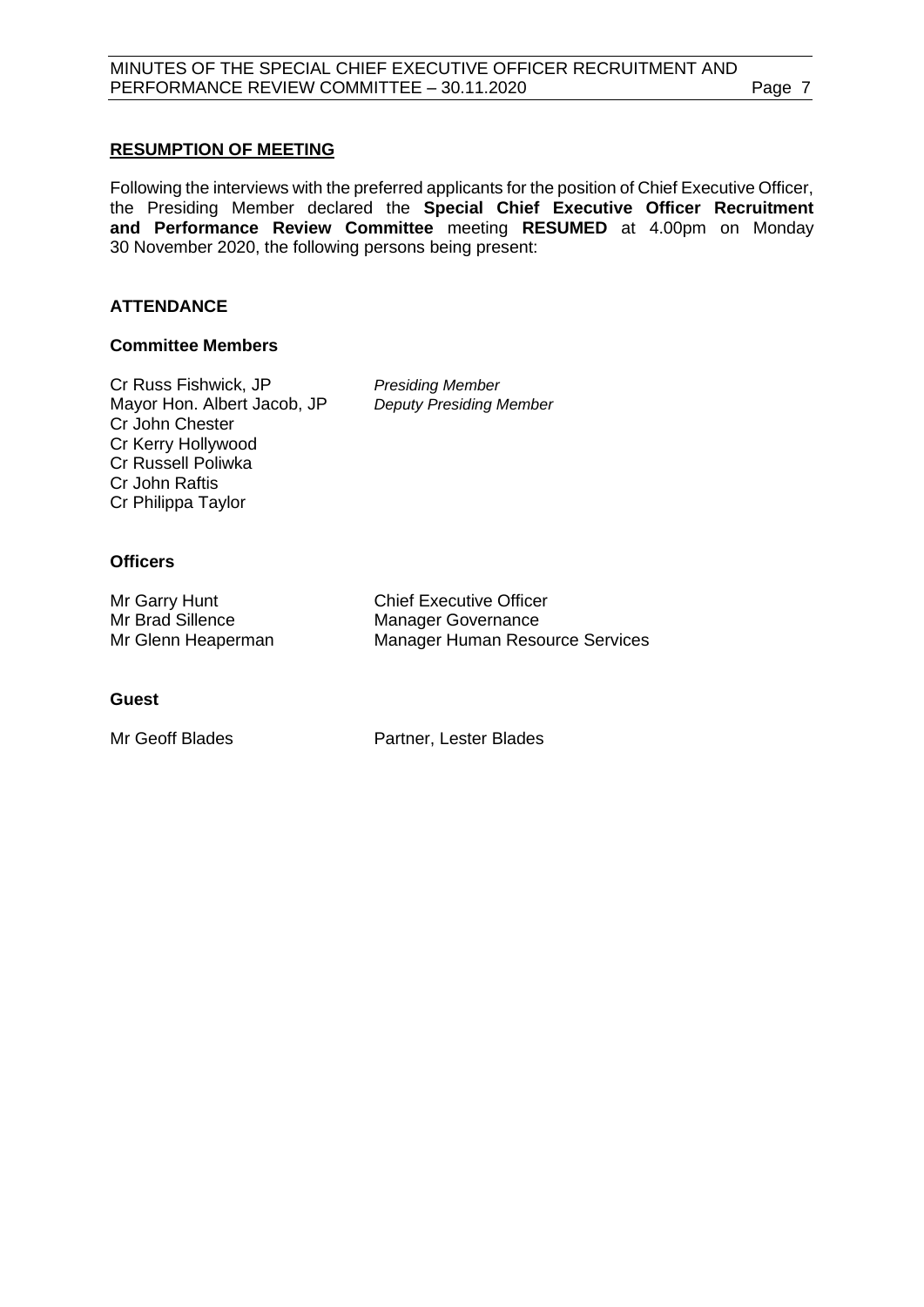# <span id="page-7-0"></span>**REPORT**

# **Disclosures of interest affecting impartiality**

| <b>Name/Position</b>      | Cr Russ Fishwick, JP.                                                                                                |
|---------------------------|----------------------------------------------------------------------------------------------------------------------|
| Item No./Subject          | Item 1 - Confidential - Interview of Preferred Applicants for Position of                                            |
|                           | Chief Executive Officer.                                                                                             |
| <b>Nature of interest</b> | Interest that may affect impartiality.                                                                               |
| <b>Extent of Interest</b> | Some of the applicants are known to Cr Fishwick.                                                                     |
|                           |                                                                                                                      |
| <b>Name/Position</b>      | Mayor Hon. Albert Jacob, JP.                                                                                         |
| <b>Item No./Subject</b>   | Item 1 - Confidential - Interview of Preferred Applicants for Position of                                            |
|                           | <b>Chief Executive Officer.</b>                                                                                      |
| <b>Nature of interest</b> | Interest that may affect impartiality.                                                                               |
| <b>Extent of Interest</b> | Some of the applicants are known to Mayor Jacob.                                                                     |
|                           |                                                                                                                      |
| <b>Name/Position</b>      | <b>Cr John Chester.</b>                                                                                              |
| Item No./Subject          | Item 1 - Confidential - Interview of Preferred Applicants for Position of                                            |
|                           | <b>Chief Executive Officer.</b>                                                                                      |
| <b>Nature of interest</b> | Interest that may affect impartiality.                                                                               |
| <b>Extent of Interest</b> | Some of the applicants are known to Cr Chester.                                                                      |
| <b>Name/Position</b>      | Cr Kerry Hollywood.                                                                                                  |
| <b>Item No./Subject</b>   | Item 1 - Confidential - Interview of Preferred Applicants for Position of                                            |
|                           | <b>Chief Executive Officer.</b>                                                                                      |
| <b>Nature of interest</b> | Interest that may affect impartiality.                                                                               |
| <b>Extent of Interest</b> | Some of the applicants are known to Cr Hollywood.                                                                    |
|                           |                                                                                                                      |
| <b>Name/Position</b>      | Cr Russell Poliwka.                                                                                                  |
|                           |                                                                                                                      |
| Item No./Subject          | Item 1 - Confidential - Interview of Preferred Applicants for Position of                                            |
|                           | Chief Executive Officer.                                                                                             |
| <b>Nature of interest</b> | Interest that may affect impartiality.                                                                               |
| <b>Extent of Interest</b> | Some of the applicants are known to Cr Poliwka.                                                                      |
|                           |                                                                                                                      |
| <b>Name/Position</b>      | Cr John Raftis.                                                                                                      |
| <b>Item No./Subject</b>   | Item 1 - Confidential - Interview of Preferred Applicants for Position of                                            |
|                           | <b>Chief Executive Officer.</b>                                                                                      |
| <b>Nature of interest</b> | Interest that may affect impartiality.                                                                               |
| <b>Extent of Interest</b> | Some of the applicants are known to Cr Raftis.                                                                       |
|                           |                                                                                                                      |
| <b>Name/Position</b>      | Cr Philippa Taylor.                                                                                                  |
| <b>Item No./Subject</b>   | Item 1 - Confidential - Interview of Preferred Applicants for Position of                                            |
|                           | <b>Chief Executive Officer.</b>                                                                                      |
| <b>Nature of interest</b> | Interest that may affect impartiality.                                                                               |
| <b>Extent of Interest</b> | Some of the applicants are known to Cr Taylor.                                                                       |
| <b>Name/Position</b>      |                                                                                                                      |
| Item No./Subject          | Mr Garry Hunt, Chief Executive Officer.<br>Item 1 - Confidential - Interview of Preferred Applicants for Position of |
|                           | Chief Executive Officer.                                                                                             |
| <b>Nature of interest</b> | Interest that may affect impartiality.                                                                               |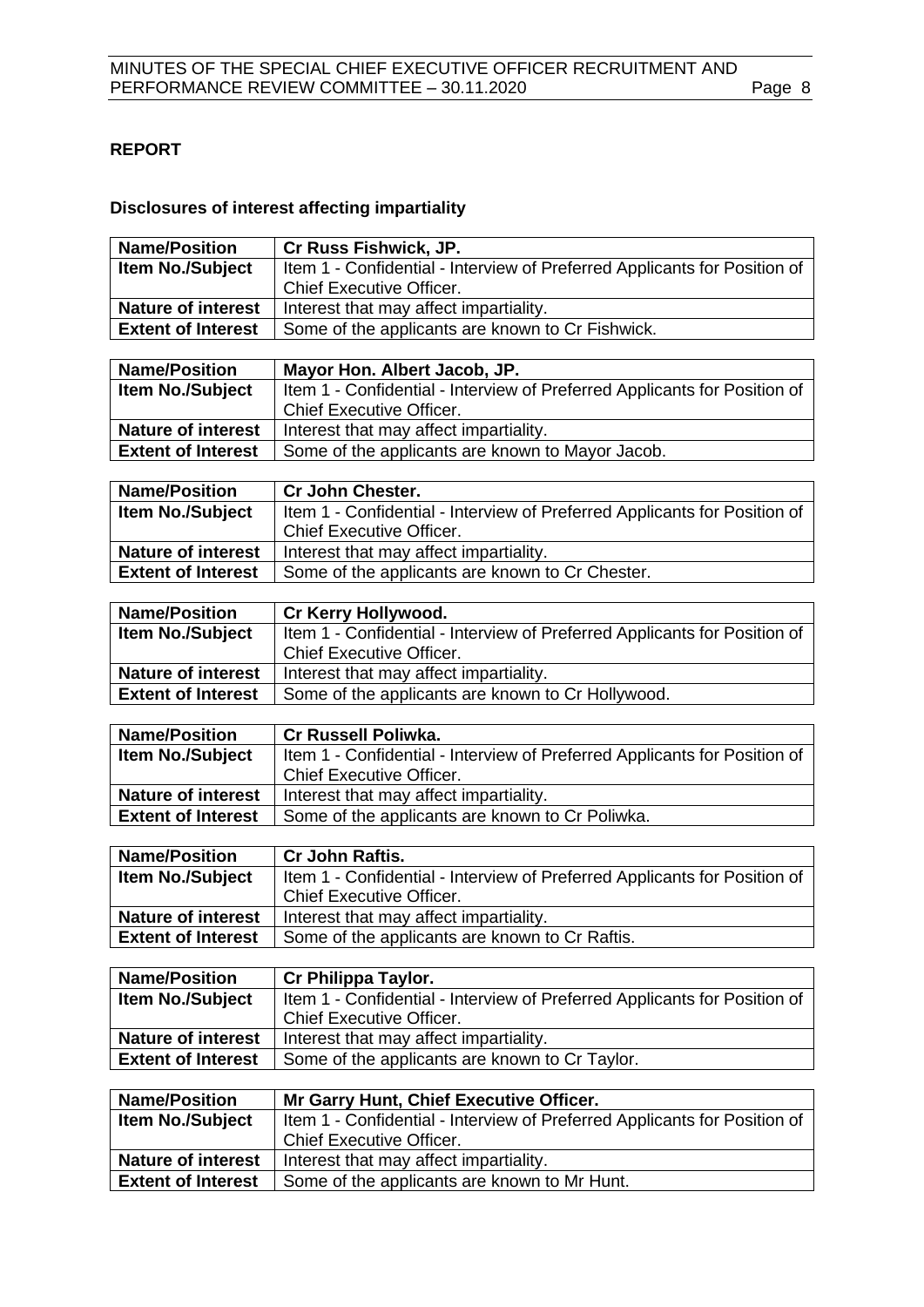MINUTES OF THE SPECIAL CHIEF EXECUTIVE OFFICER RECRUITMENT AND PERFORMANCE REVIEW COMMITTEE - 30.11.2020 Page 9

| <b>Name/Position</b>      | Mr Garry Hunt, Chief Executive Officer.                                   |
|---------------------------|---------------------------------------------------------------------------|
| <b>Item No./Subject</b>   | Item 1 - Confidential - Interview of Preferred Applicants for Position of |
|                           | <b>Chief Executive Officer.</b>                                           |
| <b>Nature of interest</b> | Interest that may affect impartiality.                                    |
| <b>Extent of Interest</b> | Mr Hunt is the current Chief Executive Officer. His contract expires on   |
|                           | 18 December 2020 and is not an applicant.                                 |

# <span id="page-8-0"></span>**ITEM 1 CONFIDENTIAL – INTERVIEW OF PREFERRED APPLICANTS FOR POSITION OF CHIEF EXECUTIVE OFFICER**

**WARD** All

| Mr Garry Hunt     |
|-------------------|
| Office of the CEO |
|                   |

**FILE NUMBER** 74574

**ATTACHMENT** Attachment 1 Position Description (including selection criteria)

> Attachment 2 Applications of shortlisted applicants for Interview

> *(Please Note: The Report and Attachment are confidential and will appear in the official Minute Book only)*

**AUTHORITY / DISCRETION** Executive - The substantial direction setting and oversight role of Council, such as adopting plans and reports, accepting tenders, directing operations, setting and amending budgets.

This report is confidential in accordance with section 5.23(2)(e)(iii) of the *Local Government Act 1995*, which permits the meeting to be closed to the public for business relating to the following:

• *Information about the business, professional, commercial or financial affairs of a person.*

A full report was provided to elected members under separate cover. The report is not for publication.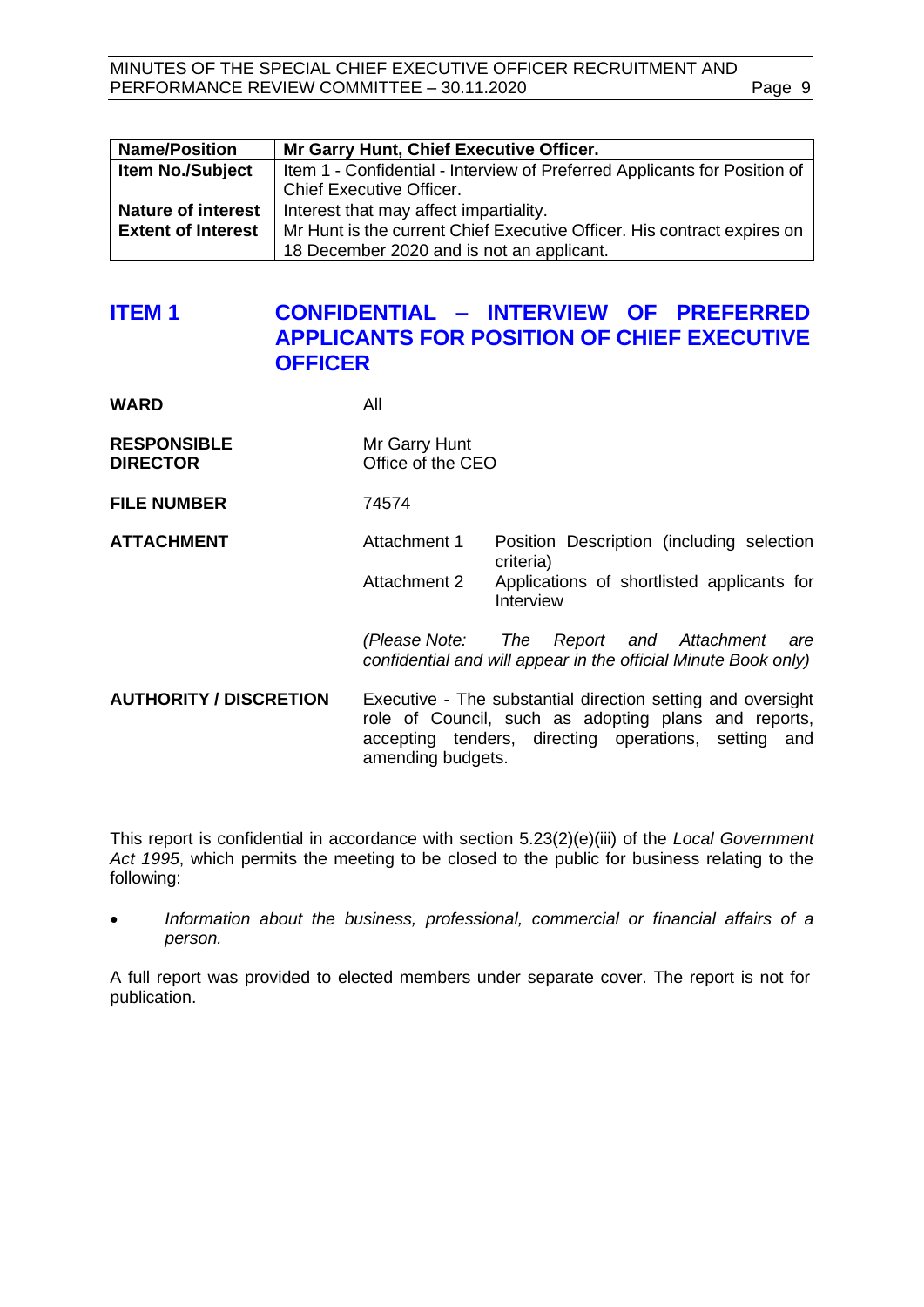### **OFFICER'S RECOMMENDATION**

That the Chief Executive Officer Recruitment and Performance Review Committee:

- 1 UNDERTAKES interviews of the preferred applicants for the position of Chief Executive Officer as selected by the Chief Executive Officer Recruitment and Performance Review Committee at its meeting held on 24 November 2020;
- 2 CONSIDERS progressing any shortlisted applicant(s) for the position of Chief Executive Officer to the next stage of the Chief Executive Officer Recruitment process.

The Presiding Member indicated he would deal with each Part of the Motion separately.

### **MOVED Cr Poliwka, SECONDED Cr Chester that the Chief Executive Officer Recruitment and Performance Review Committee:**

**1 NOTES the interviews of the preferred applicants for the position of Chief Executive Officer have been conducted by the Chief Executive Officer Recruitment and Performance Review Committee on 30 November 2020;**

# **The Motion was Put and CARRIED (7/0)**

**In favour of the Motion:** Cr Fishwick, Mayor Jacob, Crs Chester, Hollywood, Poliwka, Raftis and Taylor.

**MOVED Cr Hollywood, SECONDED Cr Poliwka that the Chief Executive Officer Recruitment and Performance Review Committee:**

<span id="page-9-0"></span>**2 PROGRESSES shortlisted applicant Nos. 3 and 4 for the position of Chief Executive Officer to the next stage of the Chief Executive Officer Recruitment process.**

# **The Motion was Put and CARRIED (7/0)**

**In favour of the Motion:** Cr Fishwick, Mayor Jacob, Crs Chester, Hollywood, Poliwka, Raftis and Taylor.